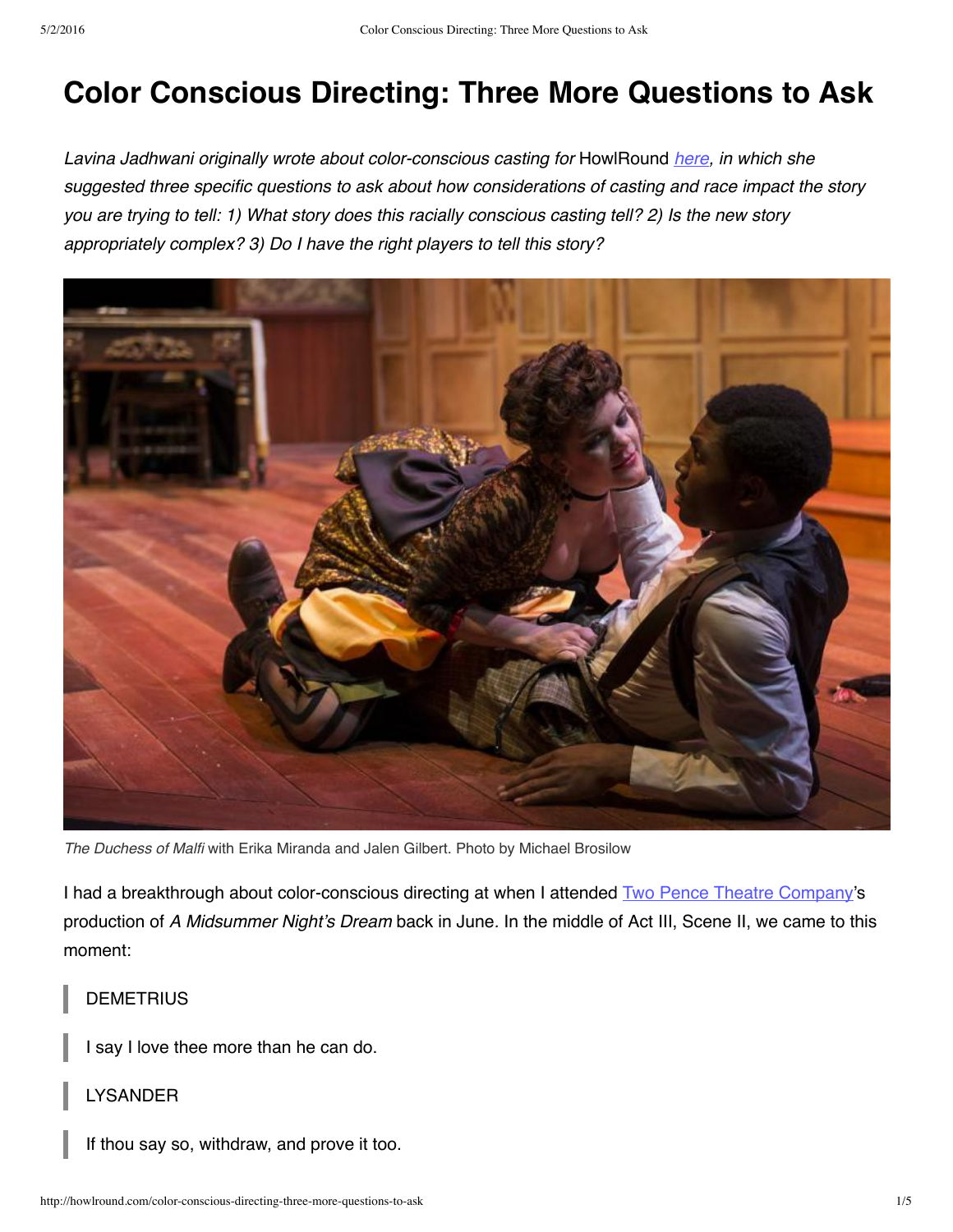**DEMETRIUS** 

Quick, come!

HERMIA

Lysander, whereto tends all this?

LYSANDER

Away, you Ethiope!

After that offensive jab at Hermia (delivered by an Asian American Lysander to a white Hermia), I instinctually took in a deep breath. Then, the African American actor playing Demetrius (Martel Manning) stormed back on stage with a well-placed line break:

**DEMETRIUS** 

No, no; he'll  $\lceil \cdot \rceil$ Seem to break loose; take on as you would follow, But yet come not: you are a tame man, go!

Manning briefly halted the action of the play, using his "No, no" to respond to Lysander's use of the word Ethiope, rather than their conflict over Helena. And then he continued with the scene. It was, in my opinion, a totally brilliant move—a moment of acknowledging the play's charged language through a contemporary lens, then returning to the story as written.

My breakthrough was not about the moment, but rather my response to it. I laughed raucously at Manning's choice—heck, I wanted to slow clap. But I stopped myself because I realized I was the only person responding in that way. I glanced around the room and spotted only one other non-white face in the audience. I shrunk back in my chair, worried that I had done something wrong. *Am I watching the same play as everyone else?* I wondered. *Am I looking for something that isn't there?*

On the bus ride home, I reversed my thinking. *I know that it's super boring to watch actors onstage who are worried about "getting it right,"* I thought. *Why would I do that to myself as an audience member?*

Since I first wrote about color-conscious casting, I've learned—by directing my own productions as well as casting plays that I did not direct—that color-conscious casting doesn't guarantee a color-conscious production. Diverse casting is a cause; a more challenging and/or inclusive conversation is not inherently an effect.

To recap, I believe that "color-conscious" casting means casting a production with a lens for how race factors into the story of the play. It's treated as an additional given in the fabric of the production. For me,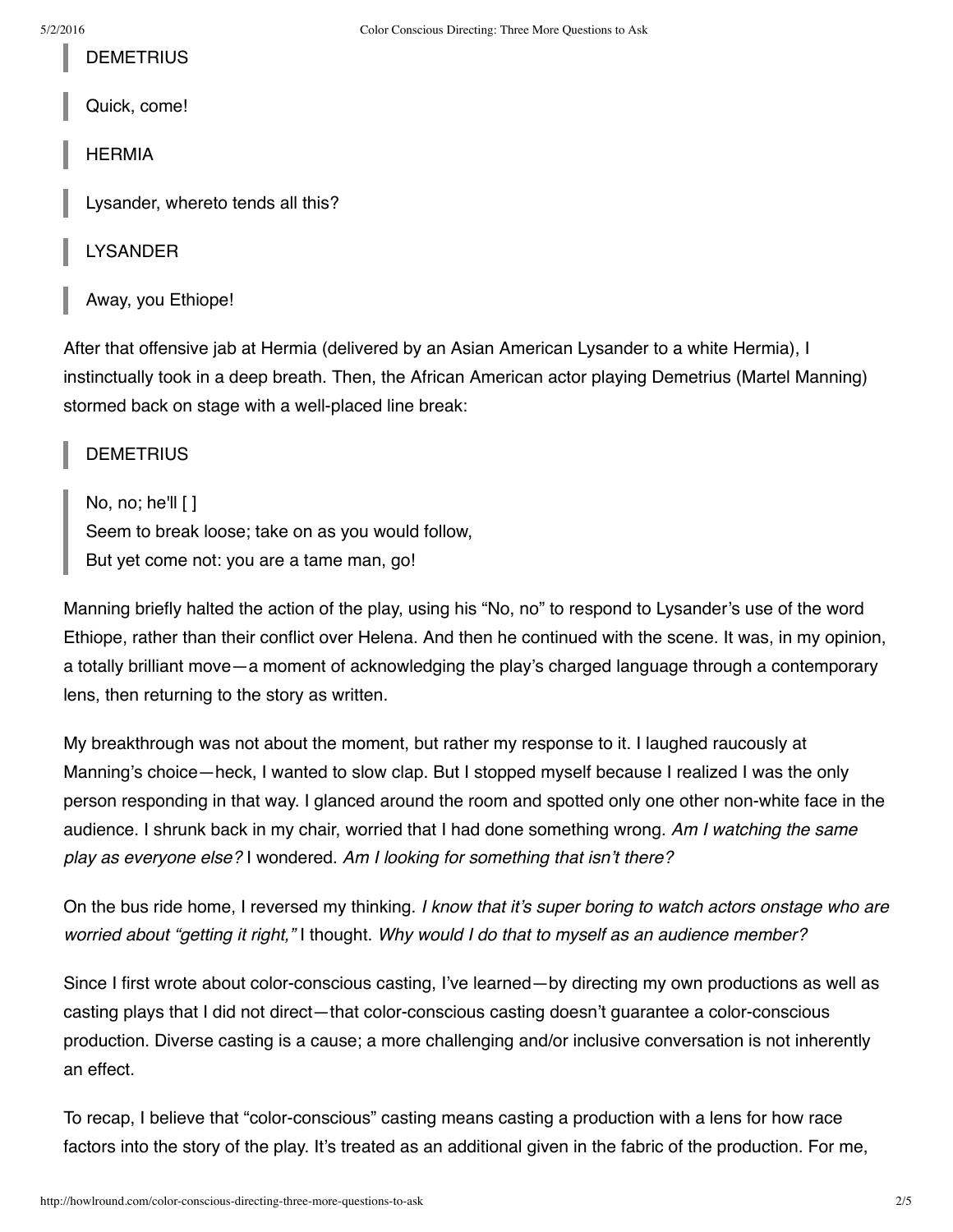"color-blind" casting doesn't work because audiences are not blind to how diverse casting changes their view of the story. I think sometimes, during casting, we put blinders on and then forget to take them off when we enter the rehearsal room.

Here are a few questions I found helpful to ask, with regards to color-conscious directing. I'm sure there are more; please leave yours in the comments!

#### **What Are My Personal Biases?**

So often, I've been rehearsal rooms where the assumption is that, because we all work in theatre, certain political or social beliefs are shared. ("Everyone here's cool, right?" I remember someone saying in undergrad. Any potential conversation about differences in beliefs stopped there.) And yet, conflicts about respect and personal boundaries (physical or emotional) frequently flare up in those rooms, due to a lack of a shared understanding.

Here's the thing: *we all bring our personal biases into the rehearsal room, and the goal of a productive rehearsal process is not to get everyone to agree to a set of shared beliefs.* It is to *acknowledge* the differences; the acknowledgement of specific predispositions opens up the whole room for a larger conversation.

I often cast plays that include a mixed-race romance and/or a mixed-race bromance. A mixed-race Romeo with a black Mercutio and a Latino Benvolio as pals; a white Duchess of Malfi opposite an African American Antonio; a black Valentine who's friends with a white Proteus and a black Speed. This is in part a statement about inclusivity on my part, but it's also a result of the fact that I grew up as a South Asian American in a predominantly white suburb of Chicago. Growing up, most of my friends were white, and I only dated white men. When deciding what relationships to put onstage, I ask myself, "Do those friends look like each other? Or do they look different?" It's an ingrained part of how I view relationships, and to ignore that would not only be dishonest, but also a missed opportunity.

I believe we should acknowledge these backstories in the rehearsal room, early and often. Stating "this is where I'm coming from and what I see as a result" opens up the conversation for your collaborators to share where they're coming from and what they see.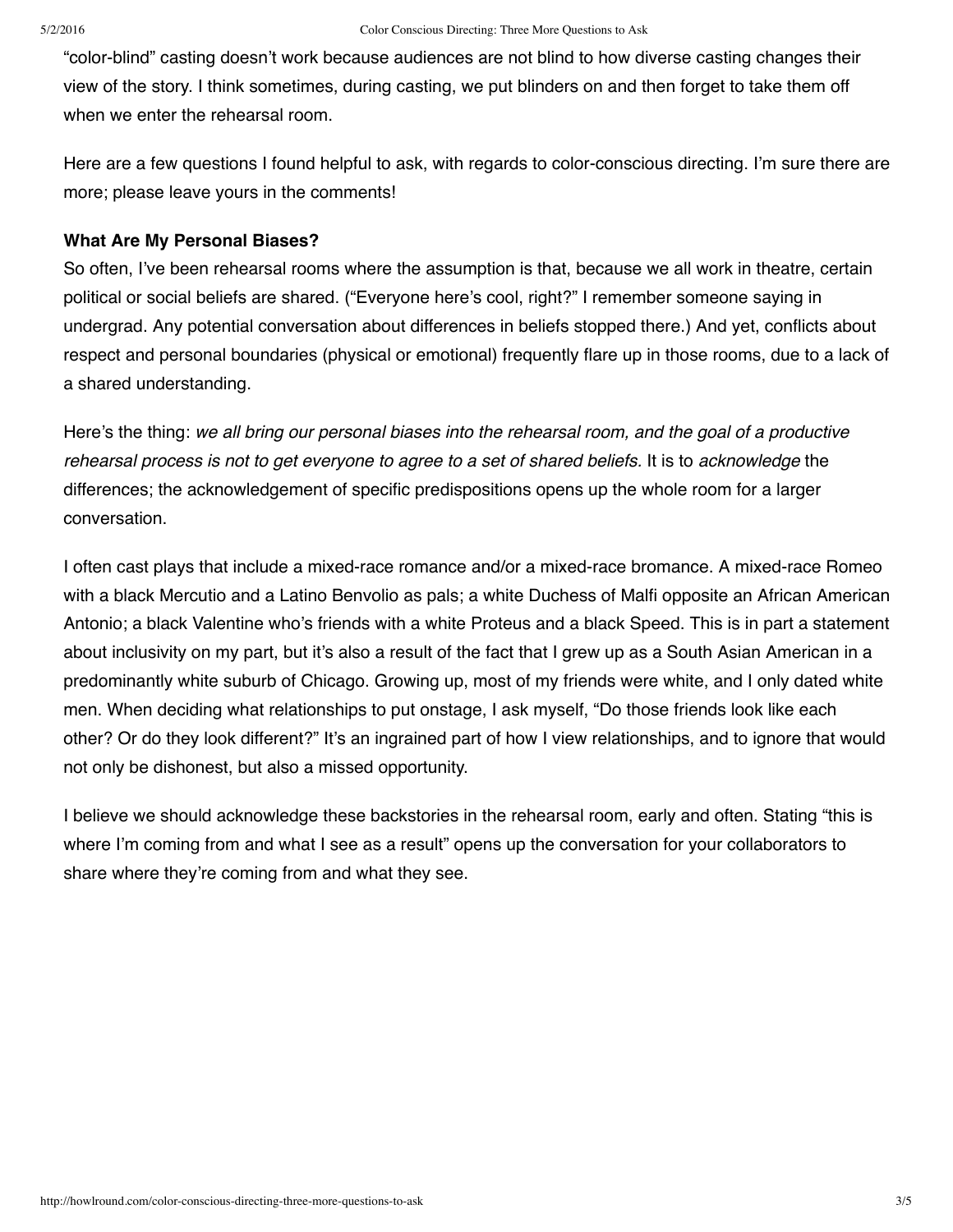

*The Two Gentlemen of Verona* with David Keohane and Michael Pogue. Photo by Johnny Knight

## **How Can I Create a Safe Space?**

I fell down on this one recently, big time. I walked away from writing this piece for about three months as a result. I directed a production where I allowed myself to be verbally abused by a member of the company, and wasn't able to create a safe, inclusive environment for the whole group as a result. This individual used an abrasive tone with me from the beginning of the process; it was noticed by other company members right away, but we all tried to brush it off instead of addressing the issue. It escalated to the point where I felt humiliated, publicly berated in front of the entire cast, and, at one point, physically unsafe. I shut down as a result.

We're super conscious about sexual harassment in the Chicago theatrical community at the moment and are proactive with our language around that issue. But what I experienced was a different kind of harassment. It wasn't until I was working on my next production that I realized what had happened: I was cut off mid-sentence by another collaborator, and instantly found myself on the verge of tears. That wasn't a proportional response. I then realized that the trauma from the abuse I had suffered on the previous production (including frequently being cut off and shouted at) had been triggered.

My takeaway (with a little bit of distance) is twofold:

1) Conflict in process will happen, especially in this kind of work. And that's okay— healthy conflict can